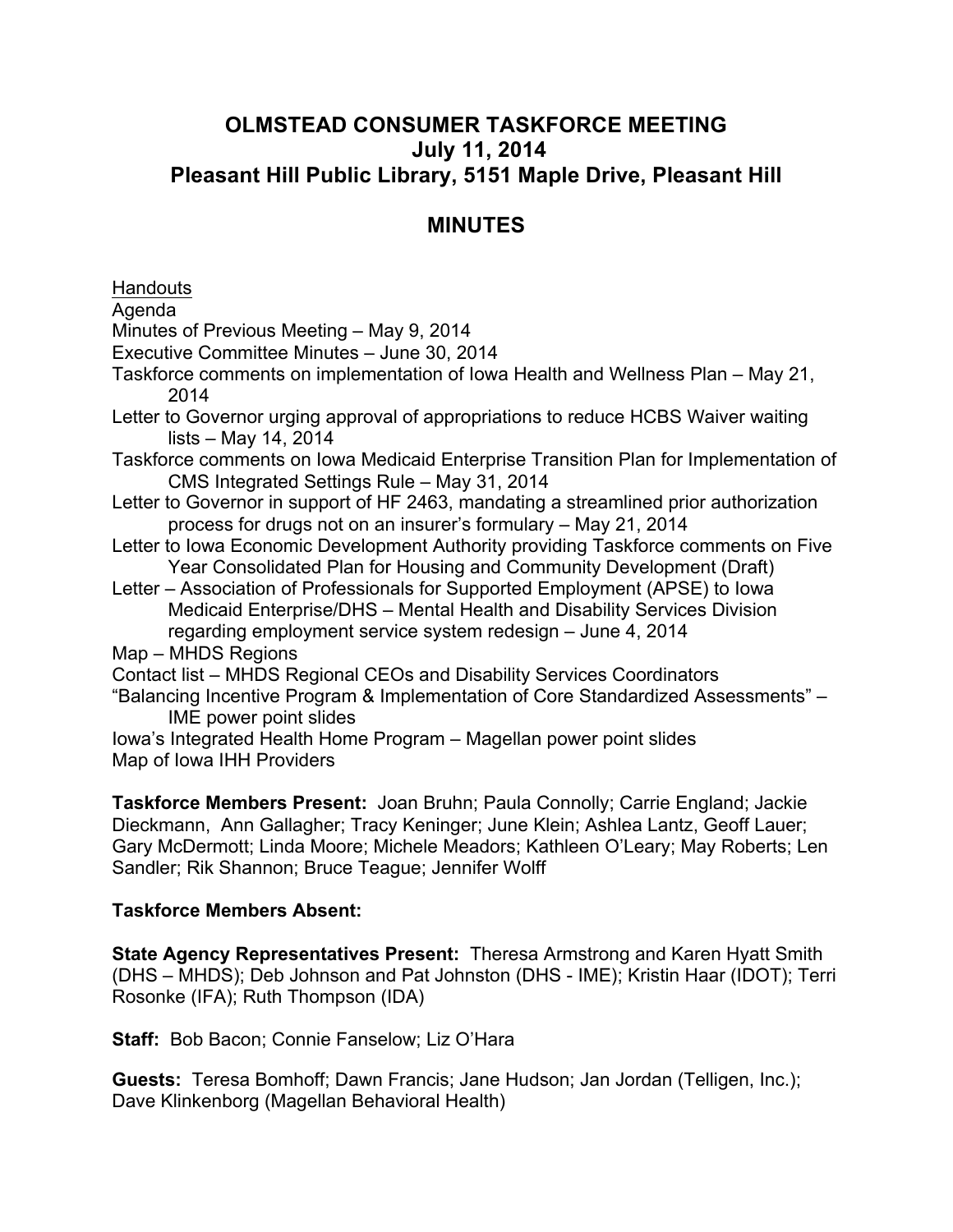## **I. Welcome and Introductions**

In the absence of Chair Geoff Lauer, Vice Chair Carrie England opened the meeting at 10:10. Those present introduced themselves. New member Ann Gallagher, attending by phone due to health issues, was welcomed by the Taskforce. A quorum was declared.

### **II. Review, Additional Items, and Approval of the Agenda**

Carrie noted that an item needs to be added to the agenda: the request for endorsement of the Taskforce's letter to the Governor urging his signature on HF 2463, mandating a streamlined prior authorization process for drugs not on an insurer's formulary. This would become a new item (IV.F) under the Executive Committee's report. Paula Connelly moved that the agenda be approved as amended. Linda Moore supported the motion. Motion carried.

### **III. Review, Corrections and Approval of the Minutes of the Previous Meeting – May 9, 2014**

Michele Meadors moved to approve the minutes of the May 9, 2014 meeting. June Klein supported the motion. Motion carried.

## **IV. Executive Committee Report**

- A. Iowa Health and Wellness Plan Update. DHS invited public comment on implementation of the Iowa Health and Wellness Plan (I-HAWP) and also on its new Healthy Behaviors initiative, which is a component of I-HAWP. At the May Taskforce meeting June Klein and Paula Connolly had expressed concern whether many I-HAWP participants would be able to take advantage of the financial incentives available under Healthy Behaviors, and would thus be required to pay premiums on their I-HAWP coverage in future years. Barriers such as lack of transportation or child care, or of basic understanding of Plan requirements could be faced by many I-HAWP participants, leading to a failure to keep medical appointments or fulfill other requirements. These concerns, along with a strong recommendation that partnerships be established with community service or advocacy organizations to educate consumers, were included in comments on general I-HAWP implementation. The Taskforce continue to advocate for inclusion of transportation services under I-HAWP. Len Sandler moved to endorse the Olmstead Consumer Taskforce comments on I-HAWP implementation submitted on May 21, 2014. Kathleen O'Leary supported the motion. Motion carried.
- B. HCBS Waiver Waiting List Funding Update. Iowa advocates were successful in preserving the appropriation of \$6 million in additional funding. The Executive Committee had authorized a letter to the Governor's Office in May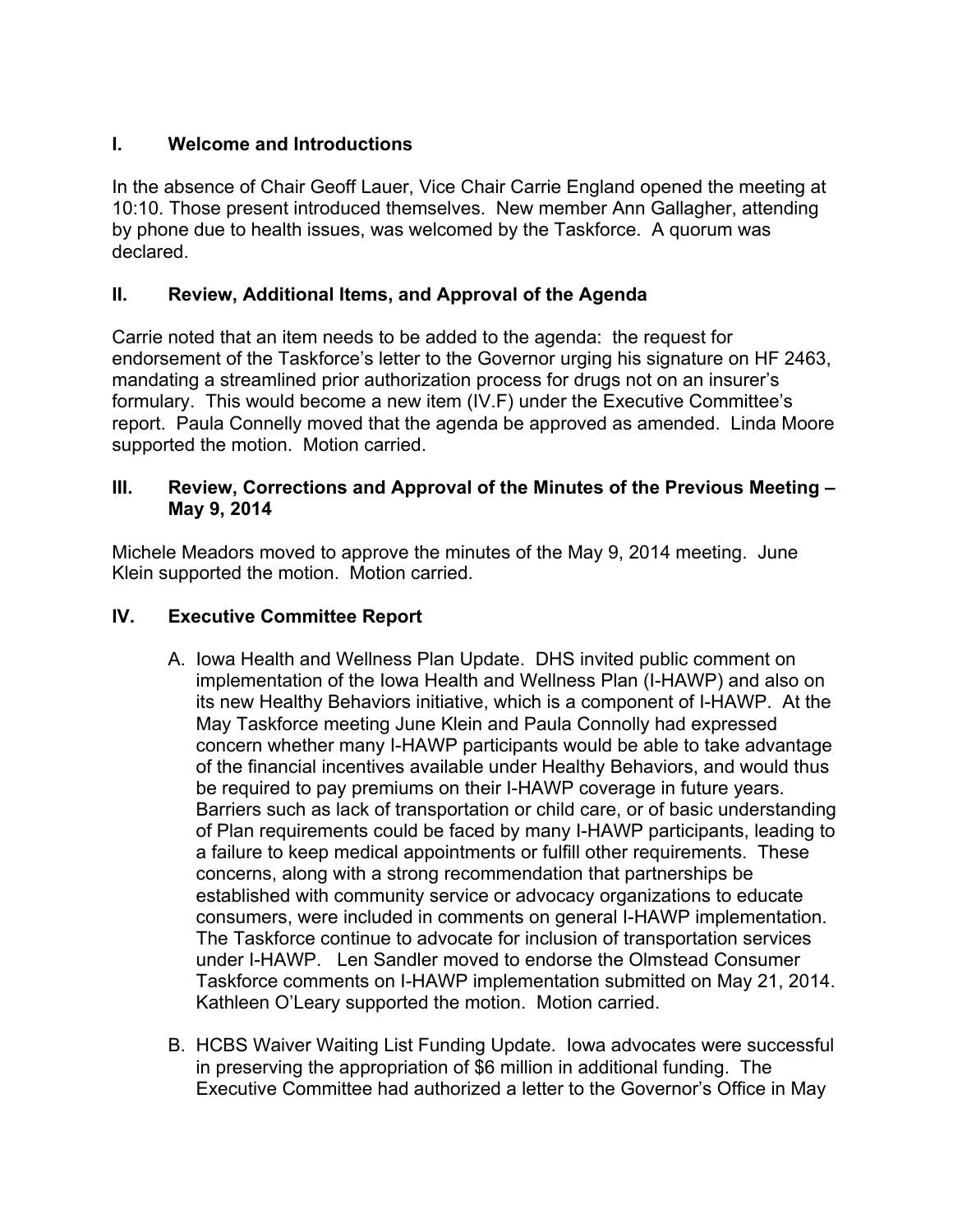urging his approval of the appropriation. Mary Roberts moved to endorse the Olmstead Consumer Taskforce letter to the Governor on May 14, 2014, urging his approval of legislative appropriations to reduce HCBS Waiver waiting lists. Paula Connolly supported the motion. Motion carried.

- C. Iowa Implementation of CMS Rule on Integrated Settings for HCBS services. This was temporarily tabled as not all members had had a chance to read the comments.
- D. Governor's Proclamation on the Anniversary of the *Olmstead* Decision. Carrie expressed appreciation for Geoff Lauer's efforts to secure the proclamation from the Governor's Office. Possible ways to use the proclamation might come out of discussion of agenda item IV.E.
- E. Iowa Events Honoring Senator Tom Harkin. Senator Harkin is approaching retirement from the Senate. The Harkin Institute at Drake University is hosting an event on July 25<sup>th</sup>, which will include a press conference, a panel on the impact of the ADA, and a reception. The panel will include some nationally known speakers and also the Governor and Taskforce member Michele Meadors. The Iowa Disability and Aging Advocates Network is arranging with event organizers to present Senator Harkin with an award on behalf of dozens of member organizations. It is also possible Governor Branstad could read his Olmstead proclamation at either the press conference or the panel. The Institute focuses not just on disability but on all policy issues on which Senator Harkin worked. There was a brief discussion of ways to engage the Institute with disability and provide an understanding of the context of disability issues, such as inviting them to disability events, involving them in the initiative of the SILC and other partners in leadership development, or providing opportunities for first hand interaction with families.
- F. Prior Authorization of Medications by Commercial Insurance Plans Participating in the Health Exchange. At the May meeting Roxanne Cogil had drawn attention to an important provision in the DHS appropriations bill (HF 2463) which would streamline the prior authorization process for medications not in a commercial plan's formulary. The process would be simplified by using a standardized form to make the request, and the insurance company would have to act on the request within 72 hours. This would greatly benefit people with epilepsy, mental illness and other chronic conditions who may require frequent changes in medication.

The Executive Committee authorized a letter to the Governor urging his support for this provision in the bill. Liz said she had been told that he nevertheless vetoed the provision; however, the letter still needs Taskforce endorsement. Teresa Bomhoff stated that the Governor did not veto the entire provision but only the 72-hour deadline. The situation is confusing, however. That Governor's Office said that the entire provision had been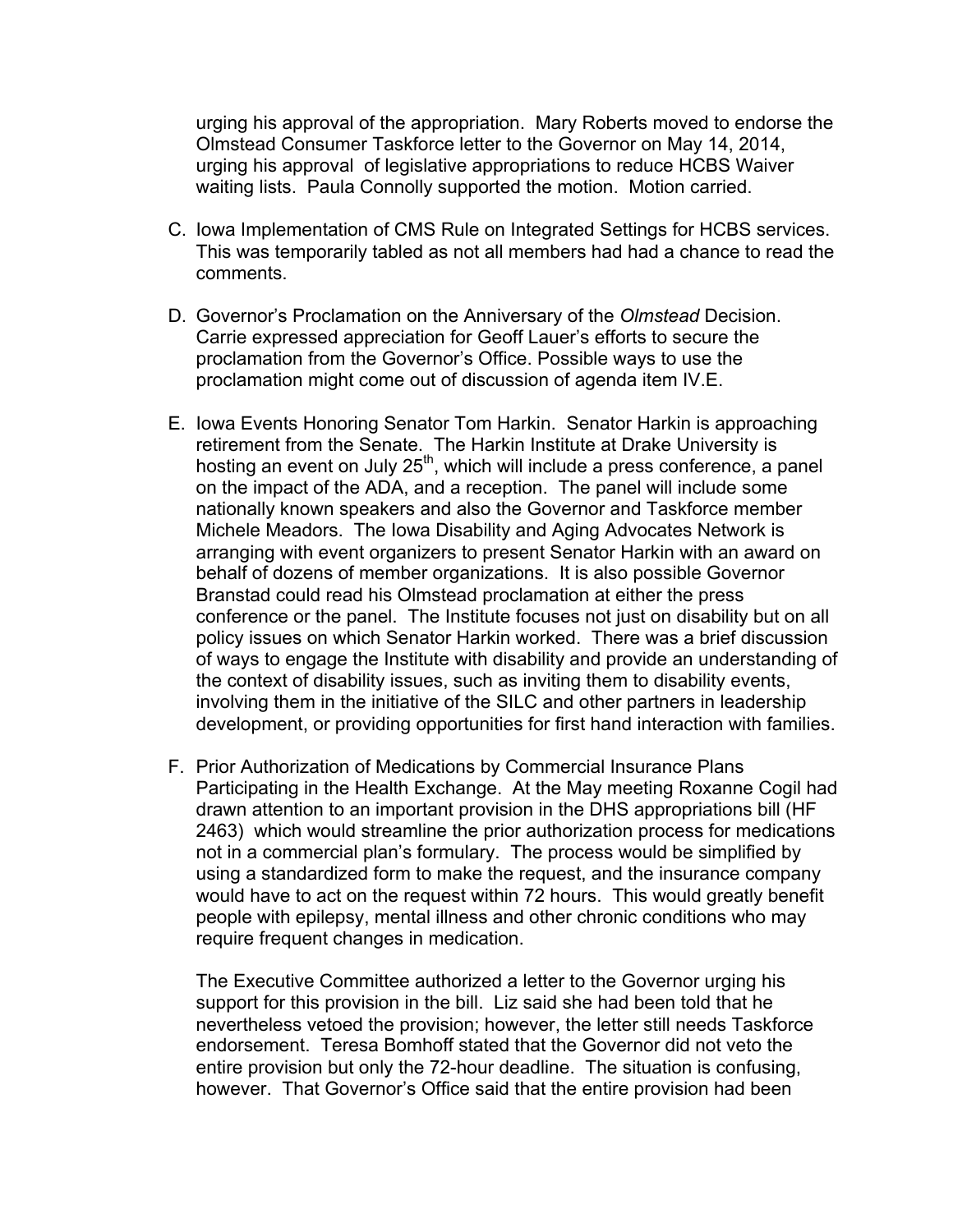vetoed. There is also the question of how this is effected by a new CMS rule imposing a 24-hour limit on prior authorizations. Paula Connolly moved that the Executive Committee develop and disseminate information on the issue. Jackie Dieckmann supported the motion. Motion carried. Paula also moved to endorse the Taskforce letter to the Governor (9/21/14) urging his support for the provision in HF 2463 mandating the streamlining of prior authorization and establishing the 72-hour timeframe. June Klein supported the motion. Motion carried.

C. (Deferred) Iowa Implementation of CMS Rule on Integrated Settings for HCBS services. The Executive Committee authorized submission of comments on IME's five year plan to achieve compliance with the new federal rule defining "integrated setting" for purposes of HCBS Waivers. The comments are basically supportive but caution that transition should proceed carefully so as not to leave any consumers without services. Geoff Lauer moved to endorse the comments on the IME five year Transition Plan submitted on 5/31/14. June Klein supported the motion. Len Sandler asked that in the future the Executive Committee distribute copies to the Taskforce of communications that have been developed in time for a deadline that comes prior to the next Taskforce meeting. He felt this would make the endorsement process more meaningful. Carrie said that the Executive Committee will try to respond to this concern. Motion carried.

#### **V. Nominations Committee Report**

Carrie noted that the Taskforce had received the resignation of Lynsie Hannsen. The Nominations Committee decided not to fill the vacancy because the year is half over. Carrie encouraged members to submit nominations for the Ray Gerke Systems Advocacy Award, or for someone within state government who has engaged in effective systems advocacy. These awards could be made in September. Carrie also indicated that she is beginning work on her doctorate and needs to give up chairmanship of the Committee. She said that the Nominations Committee requires little time for most of the year, and since the chair sits on the Executive Committee it is a good learning experience even for a newer member. She encouraged people to consider taking this on. Paula echoed that since the rating system to select among Taskforce applicants is now in place, the selection of new members has become simpler.

#### **VI. Housing Committee Report**

The Economic Development Authority's period for public input on the next Five Year Consolidated Plan for Housing and Community Development is coming to a close. Taskforce members participated in a teleconference sponsored by the consulting firm assisting the EDA with its housing needs assessment. It was not clear that the consultant fully understood the significance of Taskforce member comments about the need to avoid creation of "disability ghettoes," or other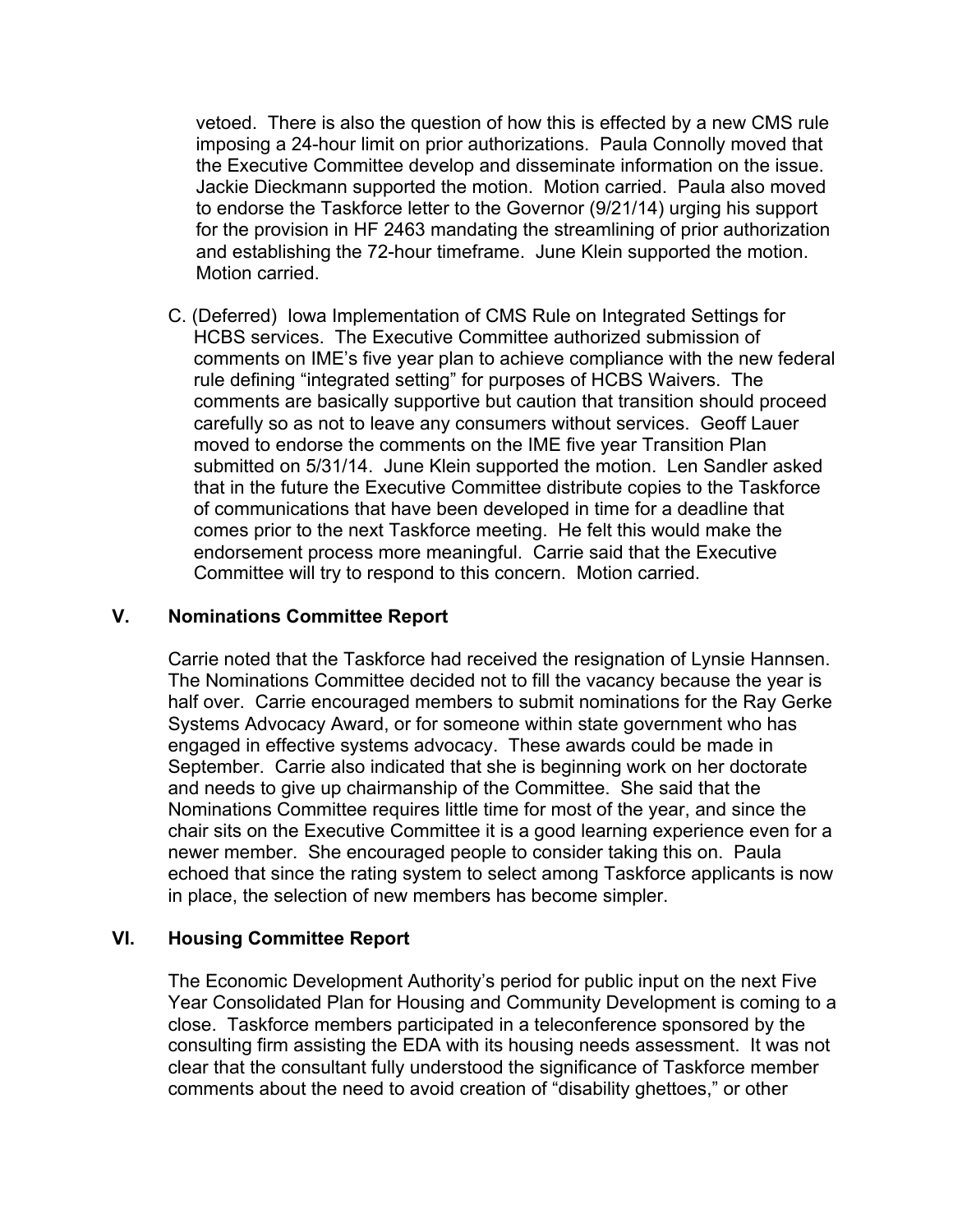Olmstead-related issues. There is also still a concern that the EDA has not participated in the inter-agency efforts to create integrated employment options. A preliminary draft was presented to the Taskforce making some of these points. Len Sandler said that the purpose of the Plan is to lay out priorities for the use of funds, and applicants for those funds must respond to the Plan's priorities. On July  $17<sup>th</sup>$  he is meeting with Iowa Finance Authority (IFA) staff to discuss universal design provisions that could be incorporated into the Low Income Housing Tax Credit Qualified Allocation Plan. He invited other Taskforce members to join him. He also stated that IFA will need to take steps to strengthen construction oversight in order to ensure compliance with accessibility requirements, as the Department of Justice has made findings regarding some Iowa housing projects. Tracy Keninger asked if the Taskforce also needs to seek a meeting with the EDA to promote understanding of disability concerns. Dawn thanked Len for his work with IFA. She thought broader input from consumers on the issues was needed, perhaps similar to Len's IDA listserv survey.

Terri Rosonke says there is a link to a citizen's survey on the EDA website. There is also a public hearing at the close of the initial comment period. She did not expect the draft Five Year Plan to be completed until mid September, with submission to HUD in November.

Teresa Bomhoff raised a public housing issue. The Des Moines Metropolitan Housing Authority has a new policy in which subsidies will be set on the basis of two household members per room, regardless of age, sex or familial status. People who want to provide individual bedrooms will have to pay more. This will allow the authority to serve 142 more people, but have a negative impact on hundreds of families. Jane Hudson asked that the Housing Committee share some of the information it has, such as Len Sandler's materials on housing development in New Orleans after Katrina. Michele Meadors said she has first hand experience with accessibility issues that demonstrates the importance of IFA's bonus points in the LIHTC Qualified Allocation Plan.

Len said that IFA could offer developers a menu of universal design features from which they could select, at their option, for additional scoring points in their LIHTC proposals. Paula asked why developers quote higher prices for accessibility features like widened doorways. Len stated that custom designs cost more than the standard ones. It was agreed that the Housing Committee would look at the draft comments on the Consolidated Plan and make recommendations to the Executive Committee.

#### **VII. Transportation Committee Report**

Gary McDermott reported that the Refueling Assistance Act, on which he had worked for six years, will be reintroduced by State Senator Hart. It will require a call button, accessible from the driver's window and able to be operated with a closed fist, connected to a monitor inside the gas station. The system will be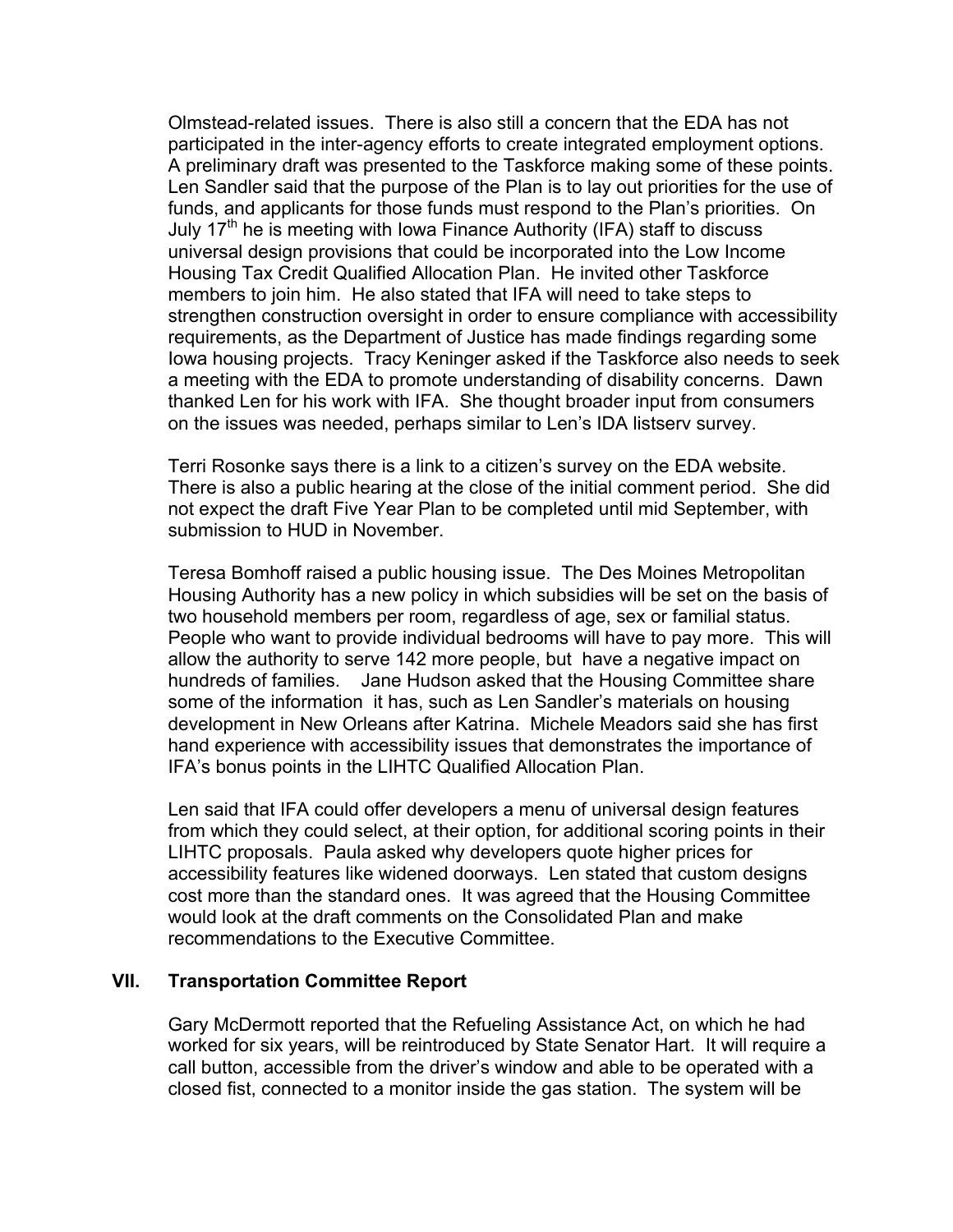wireless, so no work on the pavement will be required. Last year the bill passed out of the Senate but the House would not take it up. Senator Hart is willing to sponsor the bill again in the next session. The fate of Iowa's bill is similar to what happened in Illinois. Gary has approached an Illinois Congresswoman who is now sponsoring HR 4992, legislation calling for a study of the issue by the U.S. Department of Transportation. Currently, the ADA requires stations with two people currently in the store to provide assistance, but it does not mandate the method to get their attention. Gas stations make more money on store products than on gas, and want to keep staff in the store. Gary will provide further information as he gets it.

Gary said that the Committee has not yet met, and he is not familiar with the Non Emergency Medical Transportation issue. A current Taskforce priority is to get NEMT services included under the Iowa Health and Wellness Plan. Dawn suggested the Committee contact Peer Action Disability Support in Cedar Rapids, which has been working on the issue. Jane Hudson said there are many problems with the current transportation brokerage contractor which coordinates the delivery of NEMT to Medicaid members who need transportation assistance. Scott Lyon of DRI has been working both on the operational issues with the broker and on how to advocate effectively for the inclusion of NEMT under I-HAWP. One important issue is that the current broker was not made to fulfill the pledges made in its proposal. Paula said that the Affordable Care Act promotes inclusion of transportation services. Kristin Haar attended a recent Transportation Coordination Council meeting which included discussion of stakeholder comments in response to the recent DHS Request for Information, issued prior to the RFP for the next NEMT brokerage contract.

#### **VIII. Employment Committee Report**

Ashlea Lantz referred to a letter from the Association of People Supporting Employment 1<sup>st</sup>, which had been distributed to Taskforce members. Ashlea had signed the letter as President of APSE. The letter, to MHDS Division Director Rick Shults and IME Director Jennifer Vermeer, refers to the important work being done, with a broad base of stakeholder involvement, in employment services redesign, to create more integrated employment options. The work is multi-faceted, including defining appropriate services for reimbursement, restructuring reimbursements to incentivize supported employment, and building the case for hiring people with disabilities with employers. Ashlea said that after a year of work, progress seems to have stalled pending decisions within DHS to proceed. Ashlea said her concern was for a loss of momentum.

Paula said she has participated in one of the workgroups, and believes there is a lot of work to be done with families, who believe that all services are being taken away from their family members. Paula said the message needs to be crafted that employment service funds are meant to help people get jobs, as opposed to putting them in pre-vocational services for extended periods simply for want of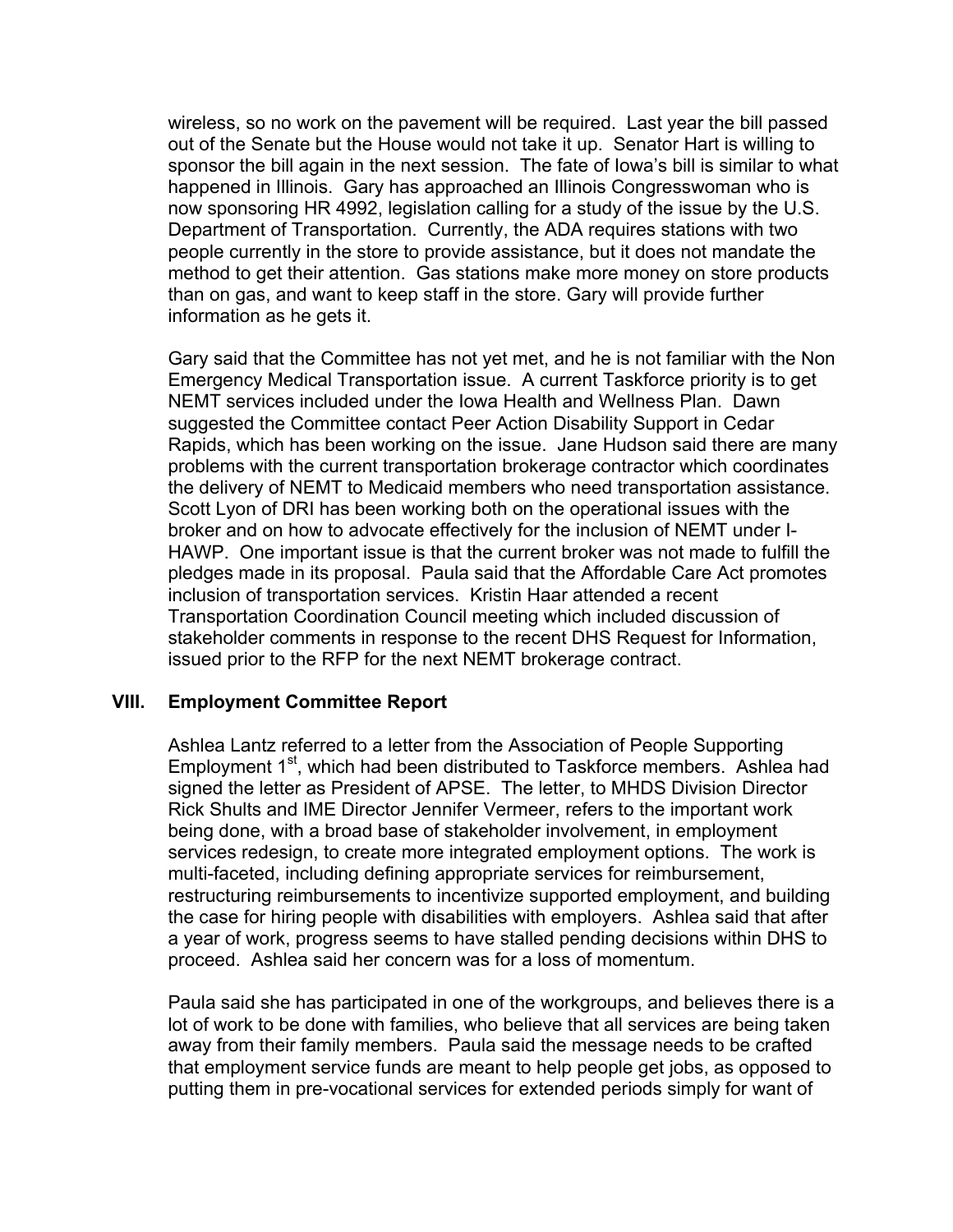something else to do. Len said this is an important issue for youth in transition, who fall through the cracks after special education in the public school system. He sees this as a civil rights issue. Jane Hudson stated that she has two staff people doing an in-depth survey of sheltered work by people in institutional settings, who are paid very little.

Dawn Francis said that passage of the Workforce Innovation and Opportunity Act, which includes the reauthorization of the Rehabilitation Act, will benefit people with disabilities in many way. There are limitations on use of subminimum wage for people with disabilities in facility-based services, and mainstream employment becomes the first option for young people transitioning from school to work. Jane said that her work with youth centers on ways to divert or transition them from the State Resource Centers. Many of them have a primary diagnosis of autism, and DRI hosts monthly meetings with stakeholders to discuss how best to support them in the community.

#### **IX. Redesign Committee Report**

June Klein reported that she has communicated with Geoff and the Executive Committee regarding concerns on the impact of the rollout of Integrated Health Homes on individuals with mental illness previously served by the county-based system. The Medicaid-funded Integrated Health Homes are an excellent concept but problems with the rollout have left some people without services. She is collecting stories of people's experiences, and would like to send out a survey. She asked Taskforce members to email her any anecdotes they have heard.

#### **X. Integrated Health Homes: Update on Implementation**

Dave Klinkenborg of Magellan Behavioral Health provided information on the Integrated Health Homes (IHH) initiative currently being implemented in Iowa. Magellan is under contract with DHS to implement IHH for adults with serious mental illness (SMI) and children with Serious Emotional Disturbance (SED). Dave acknowledged that the initiative has created some confusion, even related to the word "home," which suggested to many people that it meant a physical facility for the delivery of services. The intent is to build the capacity of behavioral health providers and children's mental health providers to serve as IHHs, thereby improving the coordination of care and the management of chronic conditions to reduce reliance on emergency rooms, managing the costs of care, and optimizing the use of community resources. Behavioral health providers are linked with primary care and social services providers to develop a holistic, coordinated approach.

IHH interdisciplinary teams involve peer support for adults and family support where there is a child with SED. Peer support providers can share their recovery experiences, help individuals and families access appropriate resources and assist with wellness self-management. Jane Hudson asked if individuals in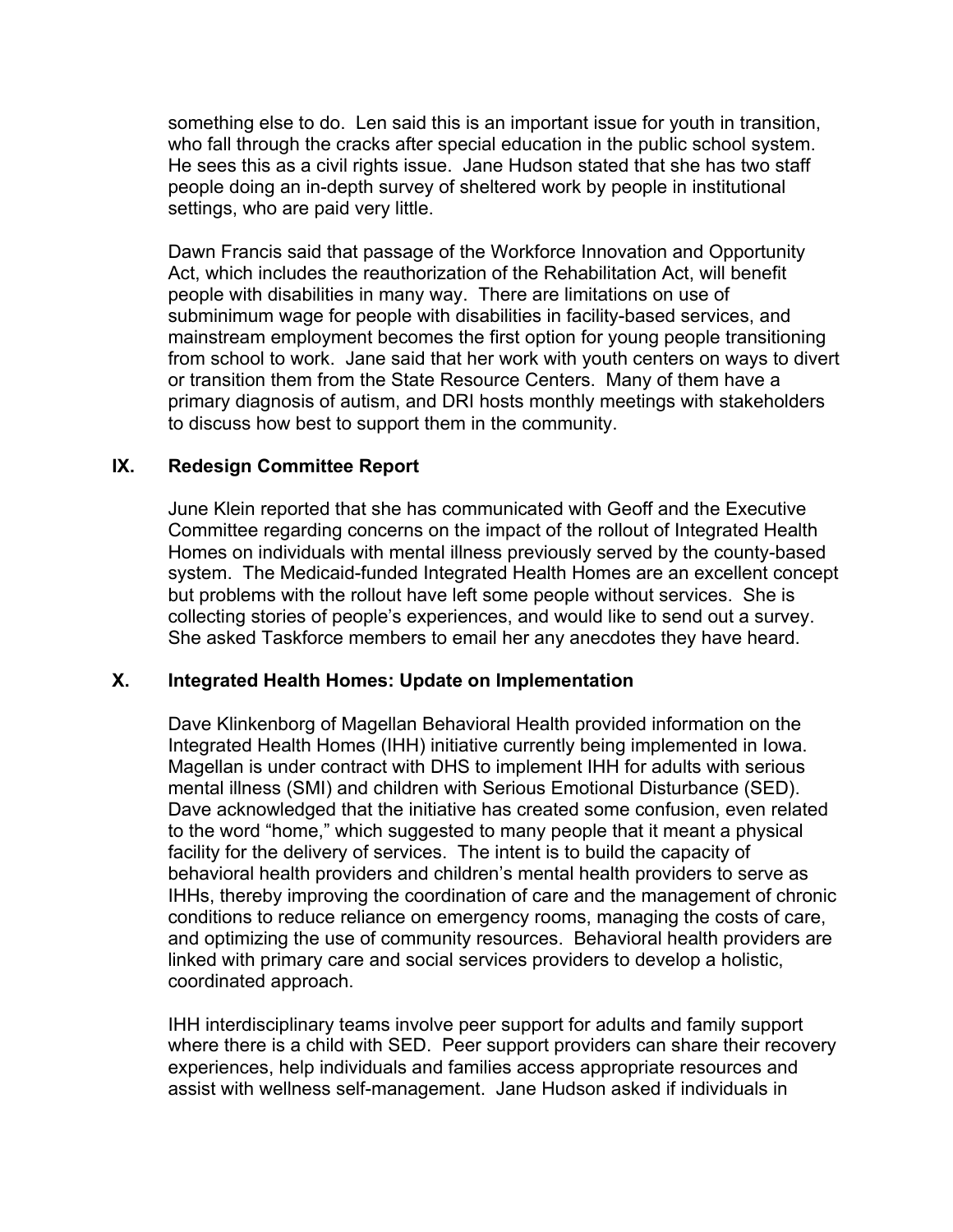nursing homes are eligible for services. IHH is a community-based approach to services; however, IHHs can help manage transitions from out of home placements back to the home.

The IHH models for adults and children differ. For adults the focus is on physical health, in light of the fact that on average people with SMI live 25 fewer years than the general population. IHH provides financial support for primary care nurses to participate on the care coordination team, which also can include representatives from community resources. Children's teams can include representatives from schools or a host of other agencies with which they are involved. The idea is to get mental, physical and social service providers access to a single care plan. The children's model is based on the System of Care model developed in northeast Iowa by the University of Iowa.

A service profile for each individual is built from his or her demographic data, medical history and diagnoses, and claims data. The profile is used to identify gaps in care and adherence to preventive care plans. The profiles are currently available to the care coordination team; they may eventually be available to the members themselves. The members can authorize the sharing of information with healthcare professionals outside the IHH team.

Dave reviewed the timeframe for the three-phased rollout of IHH, which began in July 2013 and will be completed at the end of September. Implementation required the hiring of many new staff and a lot of training to prepare teams to be operational. Phase I of the rollout, which began last year in five counties, has resulted in 13 IHHs serving potentially 15,000 adults and children. Another 36,000 are expected when Phase II and III are complete. Magellan used its community reinvestment funds to conduct outreach. The IHH initiative is intended to complement and support mental health and disability services redesign. People previously receiving county-based services may be determined eligible for IHH services, at which point they receive assessments and participate in their care planning. In response to a question about the number of people supposedly enrolled in an IHH who have not yet begun to receive IHH services, Dave replied that Magellan has had to "lay the tracks as the train keeps moving forward." He commented that the Phase I providers are much more sophisticated today than they were a year ago, and much more so than the Phase III providers who are just beginning.

The IHH initiative does stratify customers, focusing the most resources on those with the highest need (an estimated 15% of those served). People should get what they need, and not more. However, the IHH also seeks to engage people with preventative services. It is too early for Magellan to think about outcomes measurement, which will likely include such factors as out-of-home placements and hospitalization. Services should be available 24/7, and include more on Saturday nights than just law enforcement or the ER. Paula asked about quality control activities such as on-site visits. Dave replied that some sites are doing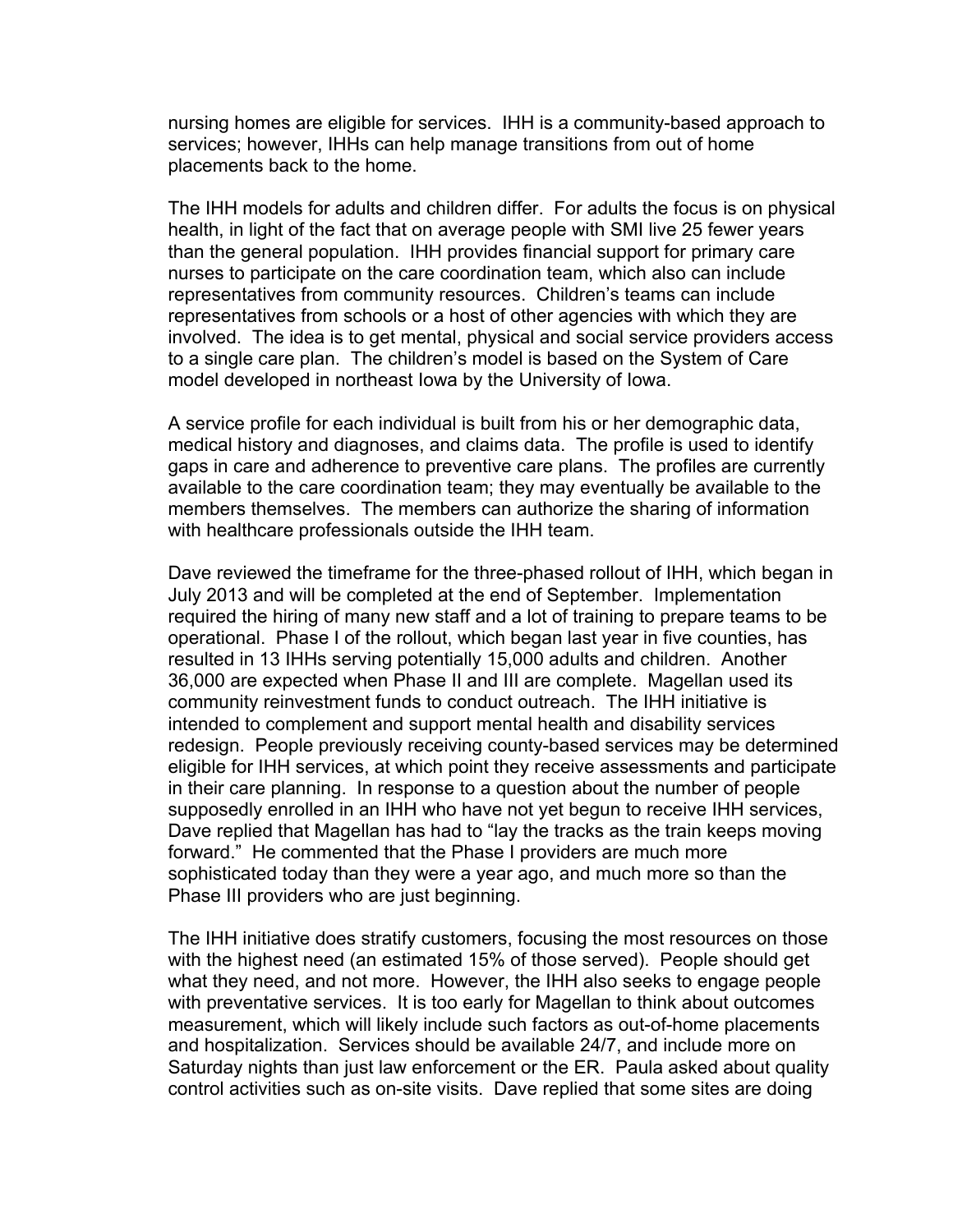very well, while others are still evolving. Every IHH receives technical assistance. Children's IHHs work with the University of Iowa, while those for adults receive help from a Colorado consulting firm. Magellan expects IHHs to work to make behavioral health intervention services more responsive, to avoid keeping people waiting for services, and to be accessible when families are stressed.

IHH replaces the targeted case management (TCM) function, though many TCMs have been hired to serve on care coordination teams. The transition from TCM to IHH can take up to six months; the entire transition should be complete by January 2015. The loss of their TCM has been a concern to some members; Dave stated that care coordination under IHH is more robust and more individualized based on needs. Jane Hudson asked how members get corrective action. Dave responded that there is a customer service line at Magellan to handle a wide variety of members issues. Complaints about individual providers have a separate system; calls may come in to IME or to Laura Larken at MHDS, but Magellan receives information on the complaints. If an individual opts out of the IHH, they do not become ineligible for mental health services; if they lose services, they should contact Magellan.

Carrie suggested that if there are additional questions they should send them to Liz O'Hara. Dave added that he can be available to make presentations in local communities.

#### **XI. Update on MHDS Redesign**

Theresa Armstrong passed out a current map of the MHDS regions, and a contact list for regional CEOs and "Disability Coordinators. These will also be available online. The regions officially became operational on July 1<sup>st</sup>. Though there are "pockets" of issues, Theresa said that she is hearing many positive things.

Some changes since her last update are that Marion and Mahska Counties have been approved as a two-county region, but only provisionally for one year. If they cannot demonstrate their effectiveness as a region they will be reassigned to other regions.

To become operational by July  $1<sup>st</sup>$ , regions had to have submitted a Letter of Intent, a 28E agreement, set up a governing board, hired a CEO, and submitted a Transition Plan. The Plan had to identify providers of core services, set billing rates, etc. MHDS has now received all Management Plans, large documents that have to comply with Code. They consist of Policies and Procedures and an annual service plans and budgets. They were sent back for revisions to many regions; the revised Policies and Procedures must be resubmitted by October  $1<sup>st</sup>$ , and the service plans and budgets by August  $1<sup>st</sup>$ .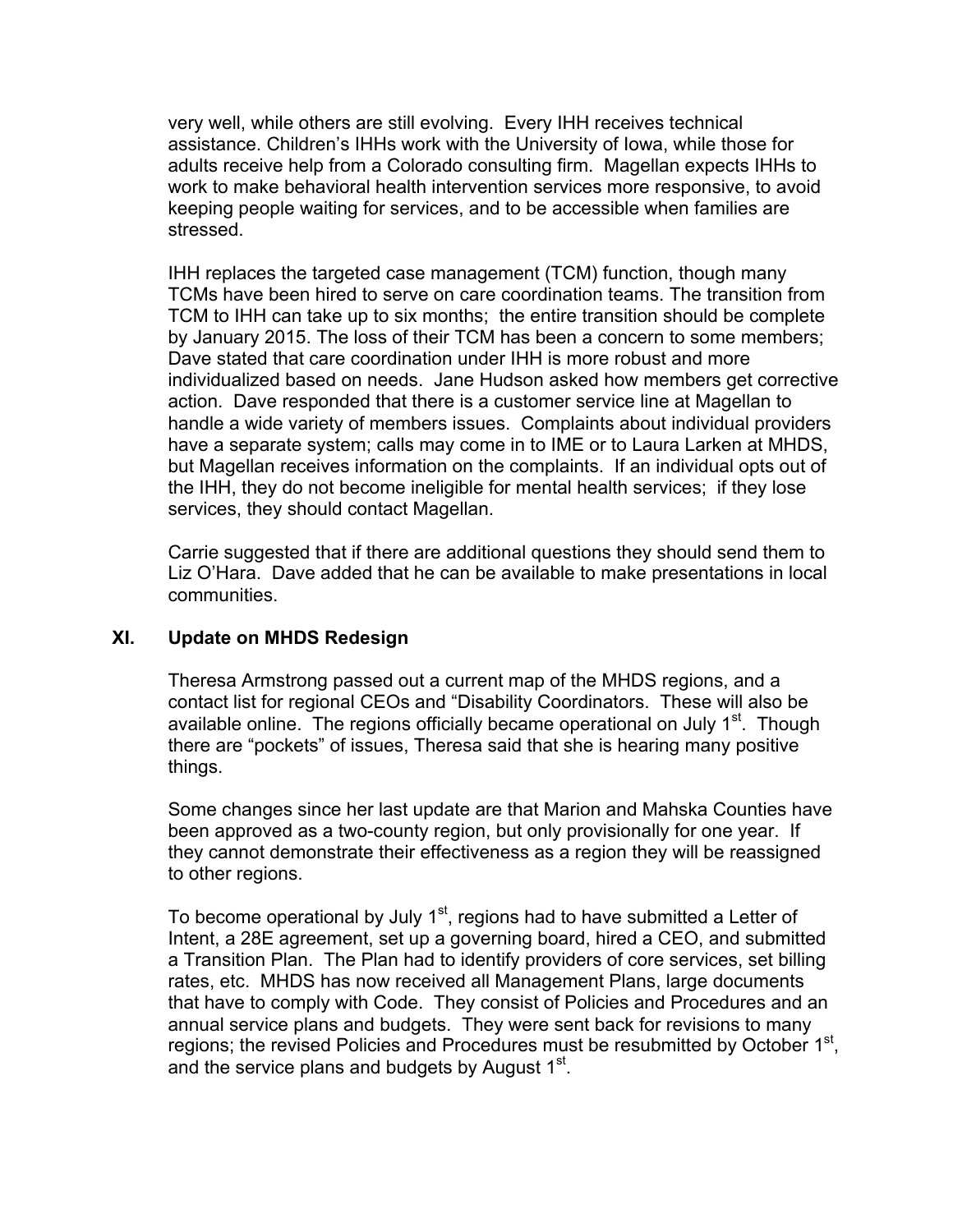It appears from draft service plans that 14 out of the 15 regions will pay for 24 hour crisis services, and nine will pay for crisis stabilization services. The regions are reviewing service gaps; many are working with providers. Jane Hudson ask how regions coordinate with the Integrated Health Homes. Theresa clarified that regions are responsible for the funding of core services which are not fundable from any other source. If people are eligible for IHH services those are funded by Medicaid. If people are not eligible, the region should address their service needs.

The top three issues with the draft management plans (causing them to be returned to the regions for further work) were: failure to address revenues along with expenditures; failure to address trauma-informed care, co-occurring disorders and evidence-based practices; and weaknesses in data collection systems. The approved plans will be posted on the MHDS website.

Teresa Bomhoff commented that the regional governing boards decide which services will be available. A county may want to continue other services, and the regions say counties are free to do so, but the region will not pay for them and counties have no other funding source other than the funds controlled by the regional system. Teresa also commented that regions are beginning to understand the full impact of I-HAWP, and some are spending more now on non-Medicaid funded services to address gaps.

Theresa Armstrong said that DHS and the regions are identifying the savings to counties under I-HAWP which will be the basis for the Medicaid "clawback." A first step was to identify the billing codes for services covered by I-HAWP. Therapeutic and clinical services formed most of the billings. It became "muddier" in the case of community supports, which Medicaid is less likely to cover. Savings are to be determined by October 15<sup>th</sup>, based on a comparison of the first and a portion of the second half of 2014. The disposition of savings is as follows: (1) 20% stays in the region to be spent on MHDS services; (2) if a county has received equalization funds, it must repay the remaining savings to DHS, but those funds will still go to support MHDS services; (3) if a county did not receive equalization funds, the county must lower its property tax levy commensurate with the savings. This appears to satisfy advocates. June asked if the clawback goes into a single pot of funds or is returned to the respective county for MHDS services. Disposition of the money is to be determined by the Legislature.

Crisis rules were approved by the MHDS Commission and will be published this month in the Iowa Administrative Bulletin. Subacute rules have been put out for public comment. Theresa urged Taskforce members to send her any comments.

#### **XII. Standardized Assessment: Report on Implementation**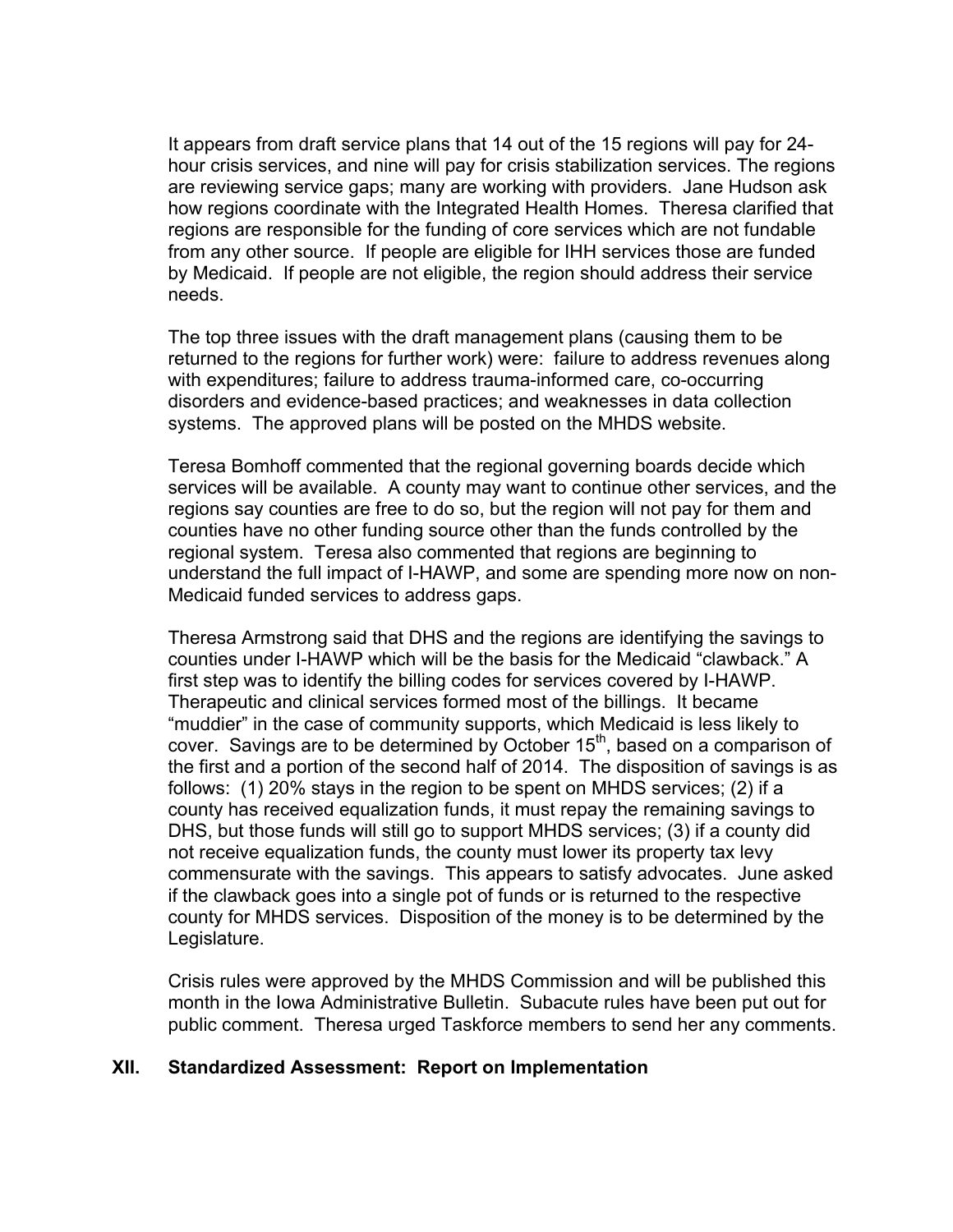Pat Johnston, BIP Program Manager at IME provided background information on standardized assessment. Iowa received a Balancing Incentive Program award in 2012, which consists of a 2% increase in the federal match for Medicaid in Iowa in exchange for implementation of three initiatives: development of a No Wrong Door system of access to services; development of conflict free case management policies; and implementation of Core Standardized Assessments (CSAs) for disability populations. These three initiatives are intended to help states rebalance their long term care spending so that over 50% is spent on HCBS rather than institutional services. Partners in this effort by IME are the MHDS Division, and the Iowa Departments on Aging and Transportation.

Jan Jordan of Telligen, Inc, the contractor for CSA implementation,. presented a power point on progress. Standardized assessments are intended to be personcentered. The Supports Intensity Scale (SIS) will be used for persons with intellectual disability (ID); assessments will be selected for other disability populations receiving HCBS. The SIS, developed by the American Association on Intellectual and Developmental Disabilities, covers 85 domains, requires trained people to administer, and can take several hours. Telligen has hired only part of the staff that will be required. Assessments will get underway in August, and capacity will be built over time. DHS working to engage stakeholders, and has set up a webpage (http://dhs.iowa.gov/ime/about/initiatives/BIPP/CSA).

For other populations, listening sessions will be held to inform section of an assessment tool. Feedback and research will be compiled in a report, which IME will use to select the most appropriate tool. Telligen will then hire and train the required staff. June Klein asked how Co-Occurring Disorders will be covered in tools. Jan said each tool would be reviewed to see if it addresses COD adequately or needs questions added.

To complete assessments of the entire ID population, Telligen will conduct the SIS for all new applicants for ICFs or HCBS, and in addition pick a random sample from among one third of the population, completing work for the entire population in three years, when the cycle starts again. Len Sandler stated that he had checked with Developmental Disabilities Councils around the country, and is concerned that the SIS produces a numerical report to rate support needs. He was concerned that it would not uncover short term or transitional issues. Pat Johnston responded that the SIS was mandated by the Iowa Legislature. It is highly regarded generally. Len acknowledged that, but said he felt people need to understand it's a numerical report and be prepared to provide information that has not been asked for. He asked if consumers will be actively involved in the process. Jan Jordan replied that Telligen is working on materials to help people prepare for the assessment. Though regular assessment are done once every three years, if a person's situation or needs change, an emergency assessment can be done. Len said that the DD Council's guide to MHDS redesign and asked if the same kind of material couldn't be developed for the SIS. Pat agreed a userfriendly manual would be helpful. Len asked how this assessment process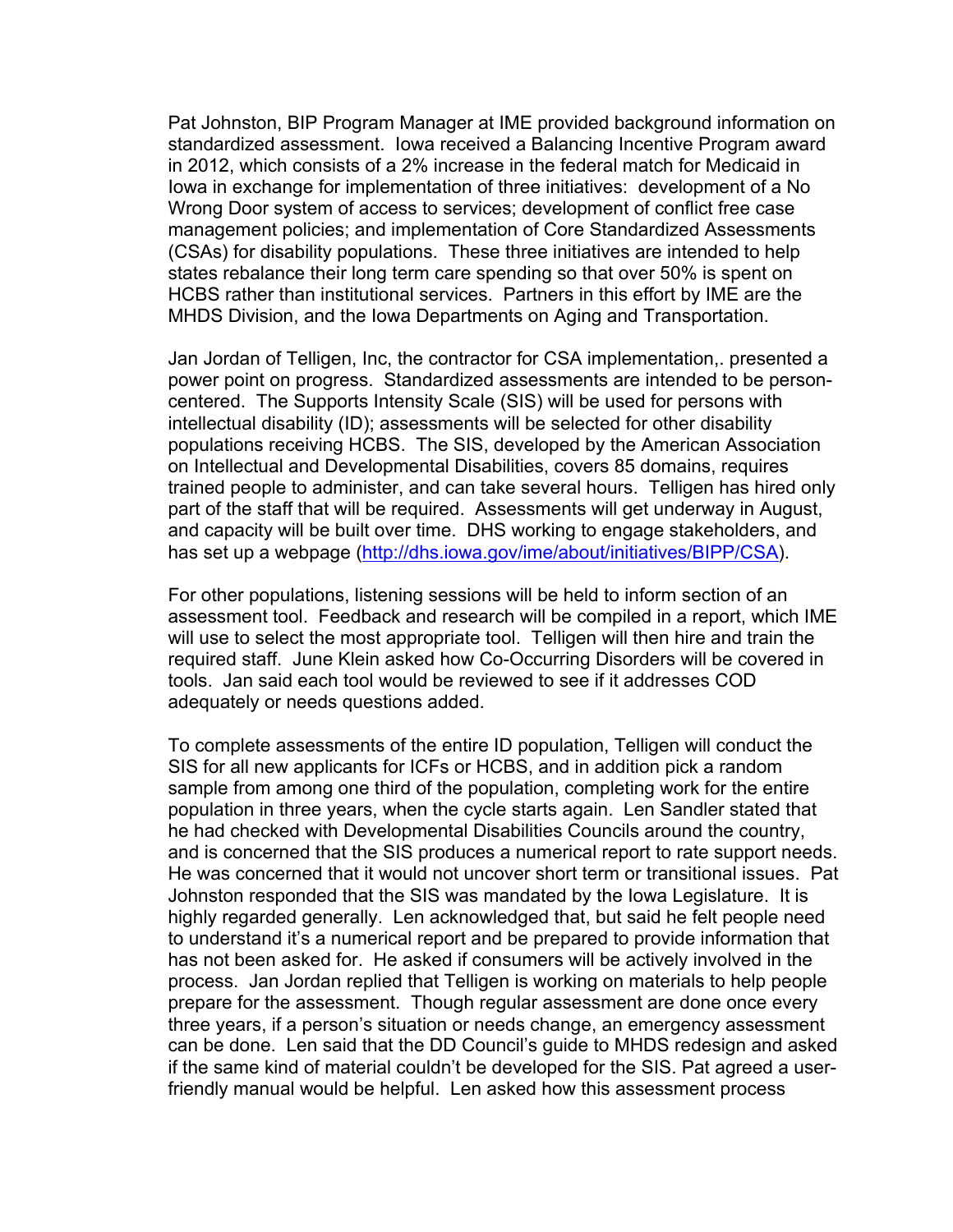meshes with that of the regions, who are not using the SIS. Pat said IME is looking at doing some CSAs through the regions.

Len asked who makes decisions on services based on the assessments, and how people challenge those decisions. Deb Johnson stated that it takes several years to accumulate good data on a population's service needs and develop service "tiers." There will be no changes soon, and in the meantime there will be a lot of stakeholder input. Paula said that IME should consider the involvement of community advocates in the appeals process, because families are not always comfortable raising issues on their own.

Jane said in her work with the Autism Summit it has surfaced that many different assessment tools are used for autism, and asked what CSA will be chosen for this population. Theresa stated that Magellan is managing the autism support program, and has pulled experts together to find the best assessment tool.

Jan discussed upcoming listening sessions regarding a brain injury tool, and asked Taskforce members for their ideas on what additional questions should be asked in these small group sessions. People can send ideas to Liz O'Hara.

Len asked what kind of report the consumer gets on the assessment. Jan said there is a sample report on the SIS website. [It is not available to people who have not purchased the tool.] Jan stated that once the assessment is complete, the targeted case manager uses it to develop an individual service plan with the consumer. Paula made the comment that the process is likely to cause anxiety among consumers and families and it should be as transparent as possible.

#### **XIII. State Agency Reports**

Iowa Medicaid Enterprise. Deb Johnson, Bureau Chief of Long Term Care, said that IME appreciated the Taskforce's supportive comments on the Transition Plan for compliance with the CMS rule on integrated settings. She expects to come back to the Taskforce frequently to discuss this, the SIS and other BIP strategies.

Regarding the BIP, there was a major breakthrough in the second quarter of this fiscal year, when HCBS accounted for 51% of all long term care expenditures. Some rule changes favorable to consumers have been made. As of July  $1<sup>st</sup>$ , the cost of targeted case managers was taken out of waiver service cap calculations as well as the cost of home and vehicle modifications. (Some specialized equipment still requires authorization.) This will reduce the need for exceptions to policy requests.

Deb noted that the listening sessions held on the integrated settings rules surfaced more questions on what the rules mean than on the Transition Plan itself. IME is still waiting for more information from CMS, such as on how the rule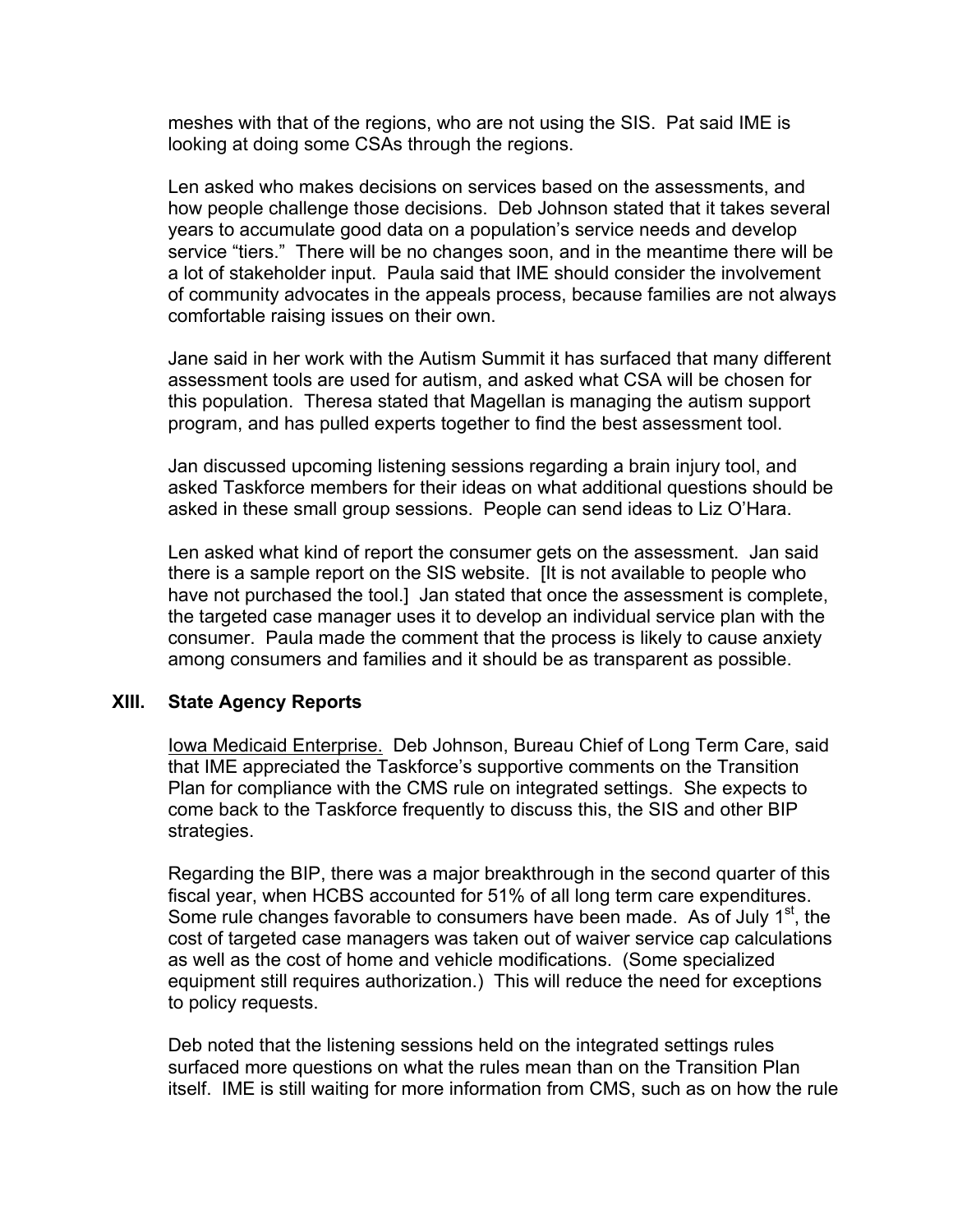applies to day programming. Jane asked whether there would be another comment period on the transition plan for the ID Waiver. Deb clarified that there is one plan for all waivers, and that there will be many more opportunities for comment. She encouraged the Taskforce to send suggestions. She also said there is a lot of misinformation circulating about the rule, e.g., the rule has more to do with consumer outcomes than with the size of the residential setting. Iowa does have some large residential car facilities (RCFs) which will require transitioning some residents receiving waiver services, but many are offering more genuine community living than do some private apartments where consumers live. Jane commented that the State Resource Centers constitute Olmstead violations; Dev responded that they are not covered by the integrated settings rule, which applies to the waiver.

Iowa Department of Transportation. Kristin Haar reported on the department's Marshalltown summit on transportation issues held in May. She acknowledged the complaints Taskforce members made about the lack of transportation available to people with disabilities to attend the forum. She hoped that transit agencies could provide shuttles to the next summit. She said that a wide variety of issues were identified at the summit:

- Late night hospital discharges
- Communication and availability of services
- Baby Boomer transportation needs
- Senior isolation in rural areas
- Program barriers to shared use of vehicles (e.g., Veterans Home vehicles)
- Transportation to Amana-based employment
- Employment training transportation
- Evening and weekend service (employment/Waiver)

Kristin also mentioned that she had learned of a company in Pleasant Hill (Deery Brothers) which rents "MV-1s"—purpose built accessible vehicles as opposed to modified vans. The company rents them out, which could help address some transportation gaps.

IDOT continues to work with IME and IDA (with Ruth Thompson) on the "One Call/One Click" No Wrong Door system. There will be a call center for information on all kinds of supports and services. IDOT has issued an RFP for consulting assistance. The LifeLongLinks portal is being redesigned for webbased No Wrong Door access.

Iowa Department on Aging. Ruth Thompson reported that IDA has partnered with Iowa Vocational Rehabilitation Services (IVRS) to increase the non-federal match available to IVRS to draw down Title I funding. This has enabled the hiring of Susie Paulson by IDA to work on employment of older Iowans. The area agencies on aging contributed additional funding for a drawdown in order to hire a counselor at each AAA to work on employment as well.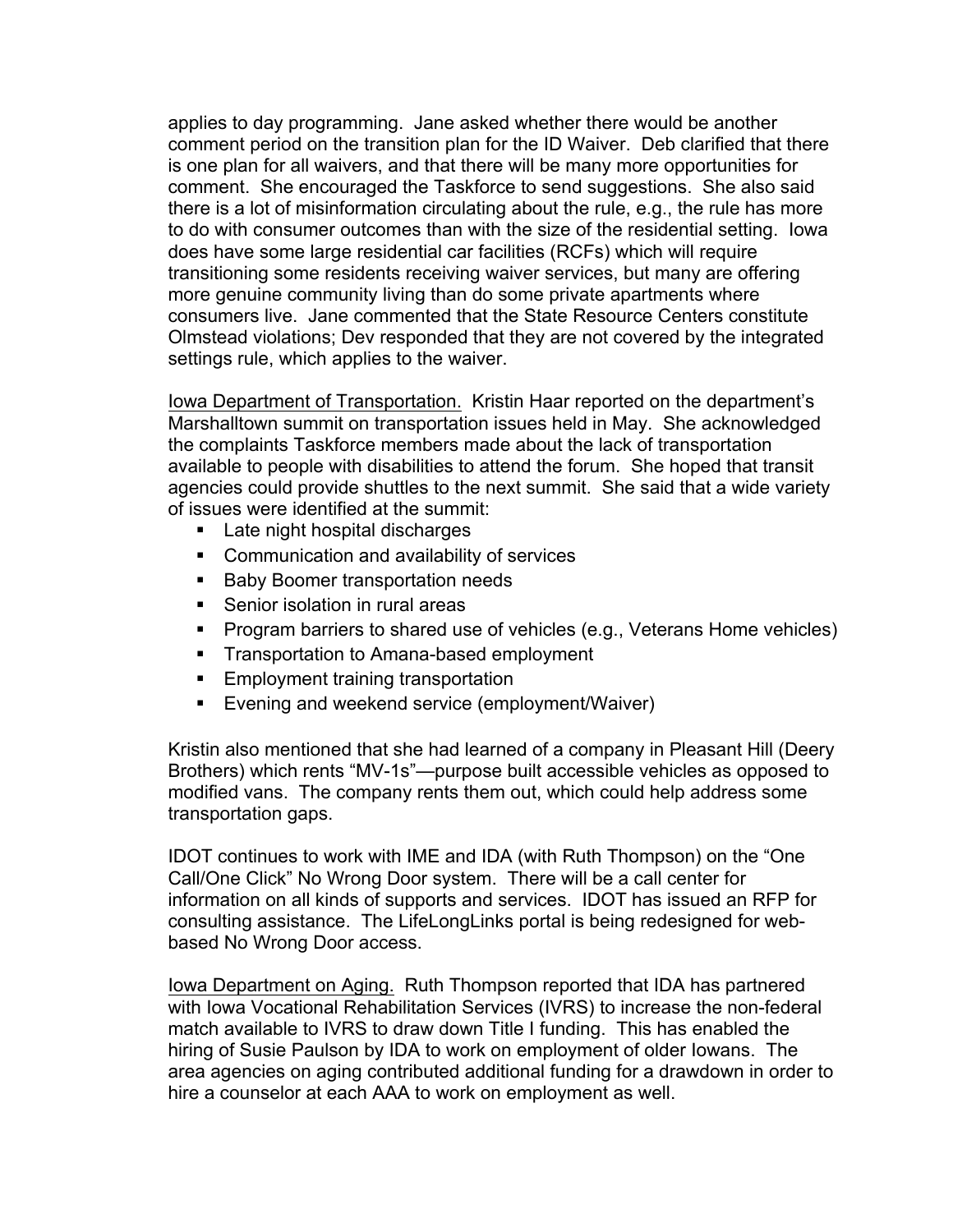Ruth reported that current Aging and Disability Resource Center (ADRC) funding, the Heritage AAA partnered with the Iowa City VA Hospital to give veterans the option of home and community based services in lieu of nursing home or VA home placement. It is hoped that applications from veterans can begin to be taken in the fall. Heritage would like to see these services extended to Des Moines to provide for statewide coverage.

Ruth stated that with the rebranding of LifeLongLinks, there will be no more reference to "ADRCs". IDA is working with the Statewide Independent Living Council, the Center for Disabilities and Development and other partners on the creation of the No Wrong Door system, and the integration of several service system databases into a unified database. IDA is working with IDOT on the creation of a call center. However, the only funding for services right now comes from the Older Americans Act. IDA is working intensely with IME to secure funding for capacity building and sustainability. IDA and DHS are meeting in Waterloo later in the month to refine collaborative efforts and bring more partners into the No Wrong Door work. A one year grant application has been submitted to help widen stakeholder involvement supporting sustainability.

Iowa Finance Authority. Terri Rosonke reported that IFA is continuing to accumulate a waiting list for the HCBS Waiver Rent Subsidy program. Right now 89 people are on the list. IFA will only be able to add two people to the program at the end of July.

There are now 35,000 units listed on the web-based rental housing search site entitled HousingSearch.org. Training is currently being offered on the use of the site. Terri had conference brochures for the annual IFA conference, the year called "AwesomeTown," which will once again include a Mental Health First Aid session.

The draft Low Income Housing Tax Credit Qualified Allocation Plan (LIHTC QAP) will be posted for public comment soon, with comments accepted until September  $9<sup>th</sup>$ , when a public hearing will be held. Terri believed that the Olmstead-friendly language from last year has been largely retained. This year the QAP may include scoring incentives for projects to be located near public transportation. Such a reference is generally dislike by rural areas because they tend not to be able to qualify for such incentives.

IFA has been working on flood recovery in western Iowa with the Iowa Homeland Security and Emergency Management Department. Hope Haven had two separate intermediate care facilities destroyed, with residents currently in dorm rooms. The plan is to replace the ICF with HCBS services; IFA is limited in what it can support—fully integrated housing rather than group homes. MFP transition specialist Cherie Stowe is assisting with the effort.